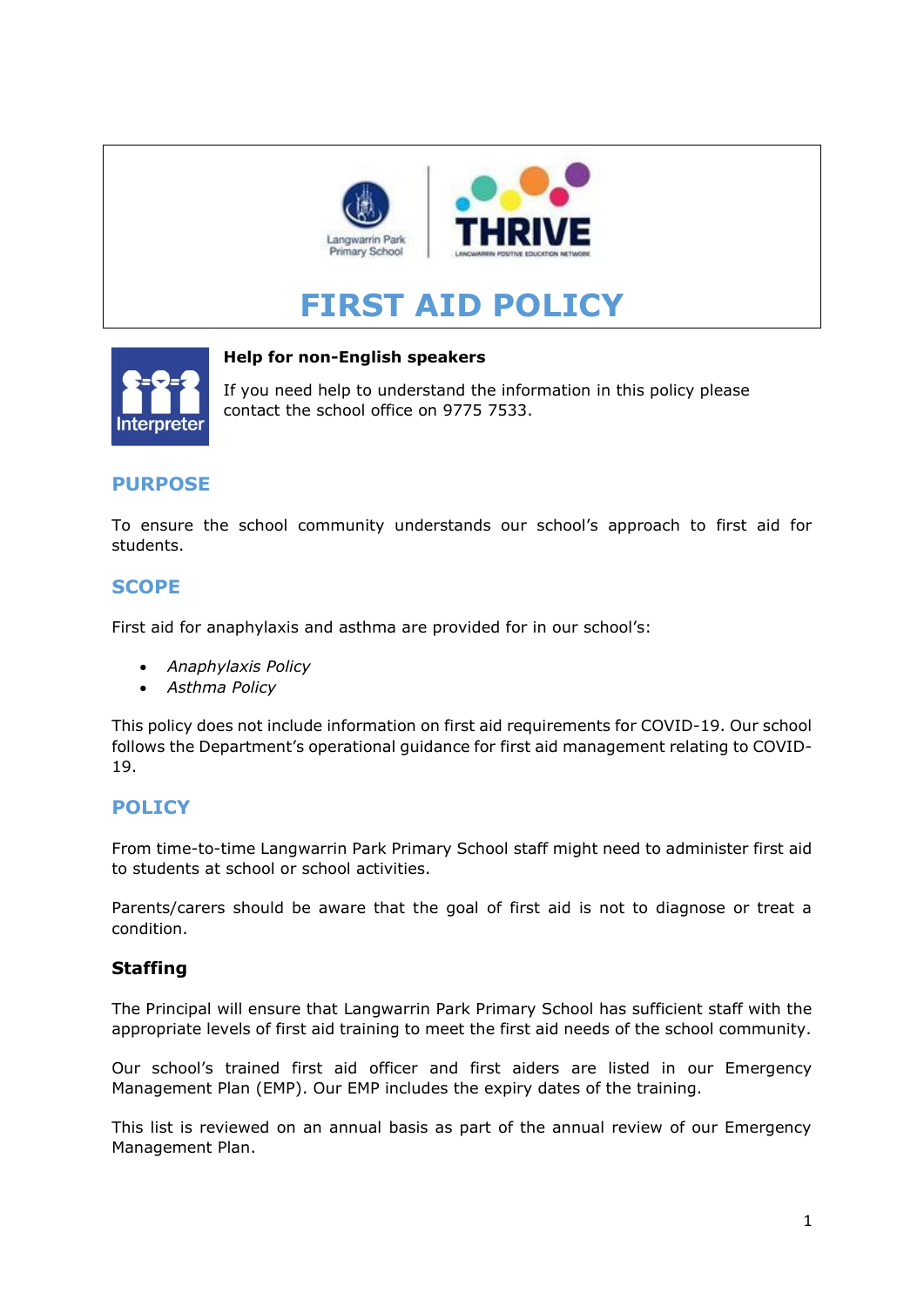# **First aid kits**

Langwarrin Park Primary School will maintain:

- A major first aid kit which will be stored in Sickbay.
- Eight (8) portable first aid kits which may be used for excursions, camps, or yard duty. The portable first aid kits will be stored in Sickbay.
- The First Aid Officer will be responsible for maintaining all first aid kits, ensuring they are managed in accordance with the Department's policy and guidance on first aid kits – refer to [First aid kits.](https://www2.education.vic.gov.au/pal/first-aid-students-and-staff/guidance/first-aid-kits)

### **Care for ill students**

Students who are unwell should not attend school.

If a student becomes unwell during the school day they may be directed to Sickbay and monitored by staff. Depending on the nature of their symptoms, staff may contact parents/carers or an emergency contact person to ask them to collect the student.

Our school follows the Department's policy and guidance in relation to our Sickbay area to ensure it is safe, hygienic and appropriately equipped: [First aid rooms and sick bays.](https://www2.education.vic.gov.au/pal/first-aid-students-and-staff/guidance/first-aid-rooms-and-sick-bays)

#### **First aid management**

If there is a situation or incident which occurs at school or a school activity which requires first aid to be administered to a student:

- Staff who have been trained in first aid will administer first aid in accordance with their training. In an emergency situation, other staff may assist in the administration of first aid within their level of competence.
- In a medical emergency, staff may take emergency action and do not need to obtain parent/carer consent to do so. Staff may contact Triple Zero "000" for emergency medical services at any time.
- Staff may also contact NURSE-ON-CALL (on 1300 60 60 24) in an emergency. NURSE-ON-CALL provides immediate, expert health advice from a registered nurse and is available 24 hours a day, 7 days a week.
- If first aid is administered for a minor injury or condition, Langwarrin Park Primary School will notify parents/carers via one of the following means:
	- o sending a note home/ClassDojo message
	- o email
	- o phone call.
- If first aid is administered for a serious injury or condition, or in an emergency situation, school staff will attempt to contact parents/carers or emergency contacts as soon as reasonably practical.
- If staff providing first aid determine that an emergency response is not required but that medical advice is needed, school staff will ask parents/carers, or an emergency contact person, to collect the student and recommend that advice is sought from a medical practitioner.
- Whenever first aid treatment is administered to a student resulting from a student incident, injury or illness, Langwarrin Park Primary School will:
	- o record the provision of care on eduSafe Plus. If the care is provided following a [recorded incident,](https://www2.education.vic.gov.au/pal/reporting-and-managing-school-incidents-including-emergencies/policy) the details are recorded through the eduSafe